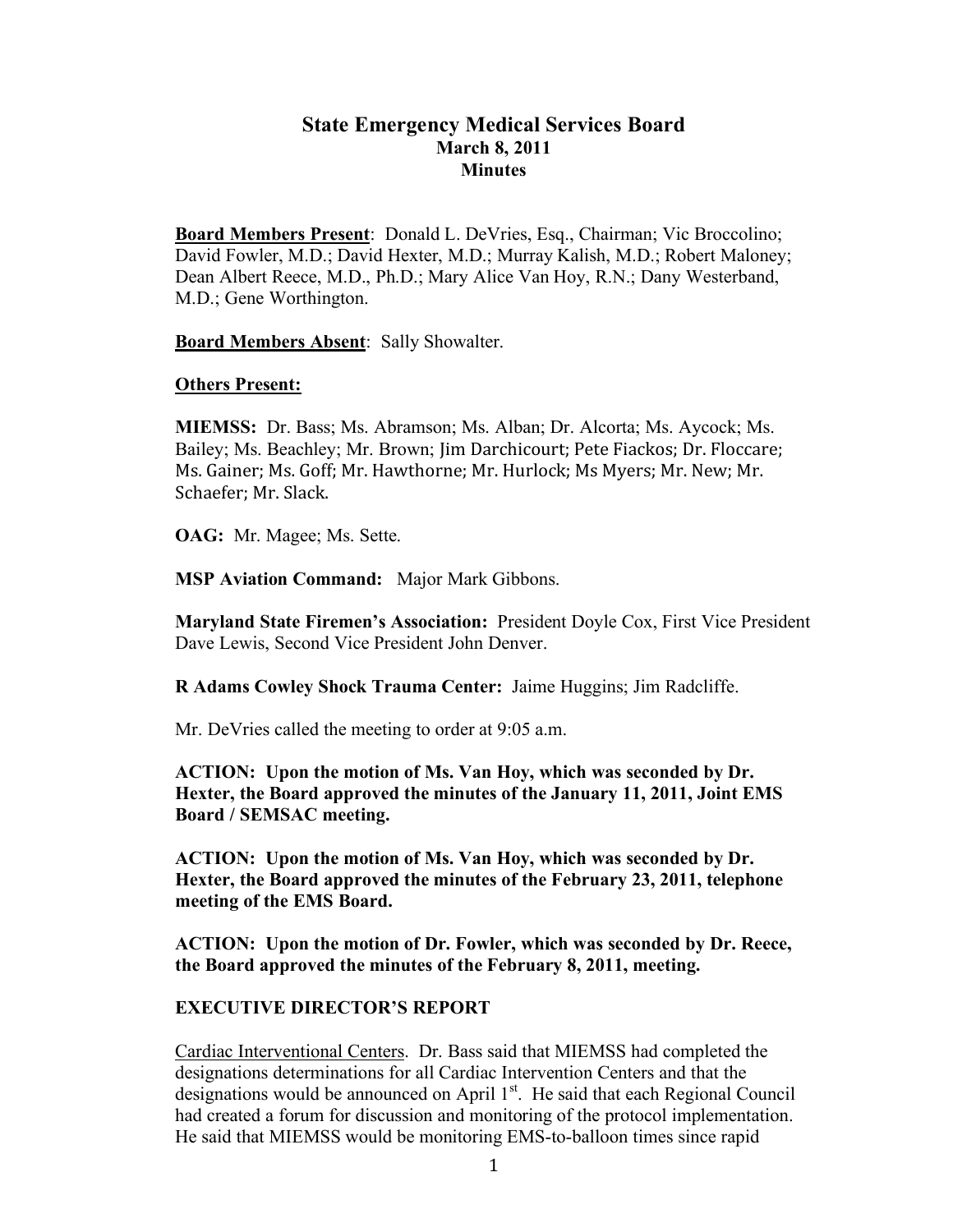treatment times after heart attack can improve mortality and morbidity. He thanked MIEMSS staff, and in particular, Ms. Lisa Myers, for diligent efforts to implement the Cardiac Interventional Center Designation Program.

eMEDS. Dr. Bass reported that the eMEDS pilot underway in three counties was going very well. He said that there had been one eMEDS outage that had been rectified. He said that MIEMSS had received a lot of positive feedback on the new system.

Stroke. Dr. Bass said that a draft of the Comprehensive Stroke Regulations had been distributed to the Board several months before. He said that the draft regulations created a new level of stroke center that would have the ability to provide tertiarylevel care. He said that he hoped that the draft regulations would be ready for Board action in May.

Yellow Alert. Dr. Bass briefed the Board on recent experience with Yellow Alerts. He said that for many years, emergency department crowding resulting in Yellow Alerts had been a problem in Maryland and across the country. He said that emergency department crowding results when hospitals are unable to move patients requiring admission from the ED to inpatients beds. He said MIEMSS had worked with a number of agencies and entities to encourage best practices to free-up inpatient beds and reduce ED crowding. He said that hospitals have expedited discharge and other processes to deal with patient flow. Yellow Alerts had been steadily decreasing in Maryland since 2006, with 2010 as the lowest to date.

EMS Plan. Dr. Bass said that about five years had passed since the EMS Plan had been revised and that the Plan was due to be revised this year. He said staff would put together a straw man document to facilitate the planning process.

EMS Care Conference. Dr. Bass said that the EMS Care Conference would be held in Ocean City March 31 – April 3.

EMS Week. Dr. Bass said that EMS Week would be the week of May  $17<sup>th</sup>$ . He said that nominations for the Stars of Life Awards were due April  $8<sup>th</sup>$ .

## **STATEWIDE
EMS
ADVISORY
COUNCIL**

Dr. Kalish reported that SEMSAC met on March 3rd. He said that SEMAC approved
changes
to
the
bylaws
of
the
Jurisdictional
Advisory
Committee
and received
an
update
about
the
needs
of
the
entities
supported
by
the
EMS Operations
Fund.

## **R
ADAMS
COWLEY
SHOCK
TRAUMA
CENTER**

Mr.
Radcliffe
reported
that
admissions
to
the
Shock
Trauma
Center
were
435 ahead
of
budget
and
that
the
number
of operating
room
cases
was also
ahead
of last
year's
figure.

He
said
that
the
bed
occupancy
was
84
and
that
there
had been
no
capacity alerts
or
fly‐bys
during
the
month.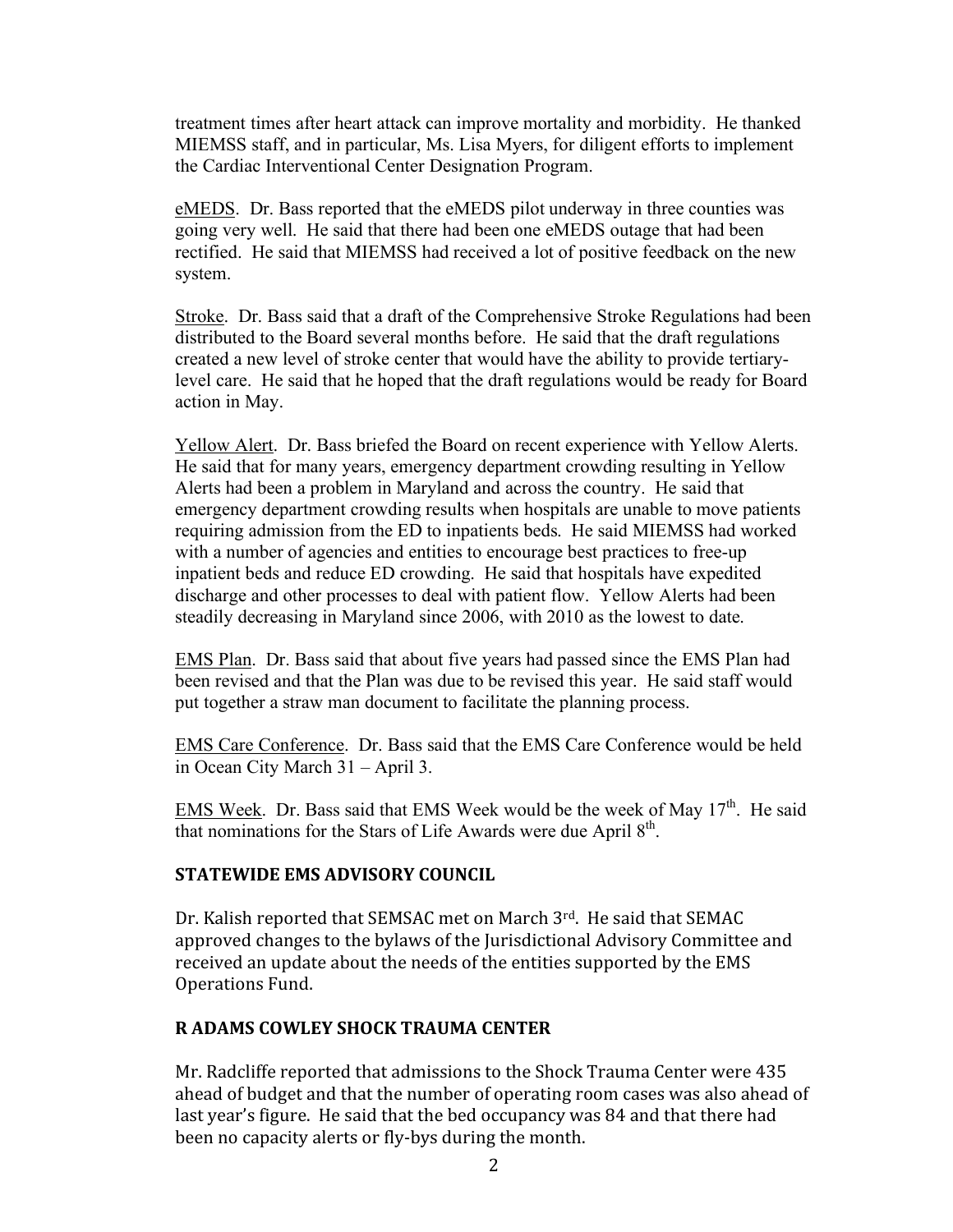## **LEGISLATIVE
REPORT**

Ms.
Gainer
reported that the
budgets
hearing
for
the
EMS
Operations
Fund had been
held
the
last
week
in
February.

She
said
that
the
hearings
had
gone
well and
that
the
entities
funded
by
the
EMS
Operations
Fund
had
taken
the opportunity of
the
budget
hearings
to discuss
their
out‐year
needs, most
of which had been included in the DLS analysis of the EMSOF solvency. She said that as
part
of
the
EMSOF
budget
analysis, DLS had
recommended
that
language be included in the Joint Chairmen's Report for a study to evaluate the legality, feasibility,
and
ramifications
of
insurance
provided
billing
for
medevac
services.

Dr. Alcorta reported that the "Medical Orders for Life-Sustaining Treatment" bill had
passed
the
House and
was
likely
to
pass
the
Senate.

MSFA
President
Doyle
Cox
reported
that
the
Maryland
State
Firemen's Association also continued to be very busy with the budget and bill hearings in Annapolis.

# **OLD
BUSINESS**

Mr.
DeVries
said
that
the
Board
members
had
previously
received
information regarding
the
out‐year
needs
of
each
of
the
entities
supported
by
the
EMS Operations Fund. He said that the document detailing these needs was before the Board today. He said that the looming insolvency of the EMS Operations Fund after FY13 was of significant concern and that as solutions to address that problem
were
being
discussed,
it
was
important
to
include
consideration of the out‐year
needs
of
the
EMSOF‐supported
entities.

Mr. DeVries said that the out-year needs of the MSP included travel expenses related
to
transition
training,
FAA
Part
135
compliance,
a
second
EMS
provider, CAMTS
accreditation
and
additional
support
staff.

He said
that
the
costs associated
with
these
items
were
\$1.6
million
in
FY12,
\$3.4 million
in FY13,
\$2.4 million in FY14, \$3.8 million in FY15, \$4.3 million in FY16 and \$4.5 million in FY17. ACTION: Upon the motion of Mr. Broccolino, which was seconded by **Dr.
Westerband,
the Board
approved
the
increase
to
the
MSP
to
meet
the needs
associated
with
Part
135
compliance and
CAMTS
accreditation**.

Mr. DeVries said that the MFRI was estimating a need of \$415,920 in its appropriation
to meet
increased
training
needs,
as
well
as
a
one‐time
increase of
\$107,400
for high
temperature
tiles. **ACTION:

Upon
the
motion
of Mr. Worthington,
which
was
seconded
by Dr.
Hexter,
the
Board
approved
the increase
to
MFRI
to
meet
the
increased
training
needs
and
to
purchase the tiles.**

Mr.
DeVries
said
that
the
Amoss
Fund
had
not
had
an
increase
in
more
than
10 years, and
local
jurisdictions
rely
on
this
funding
to
purchase
needed
equipment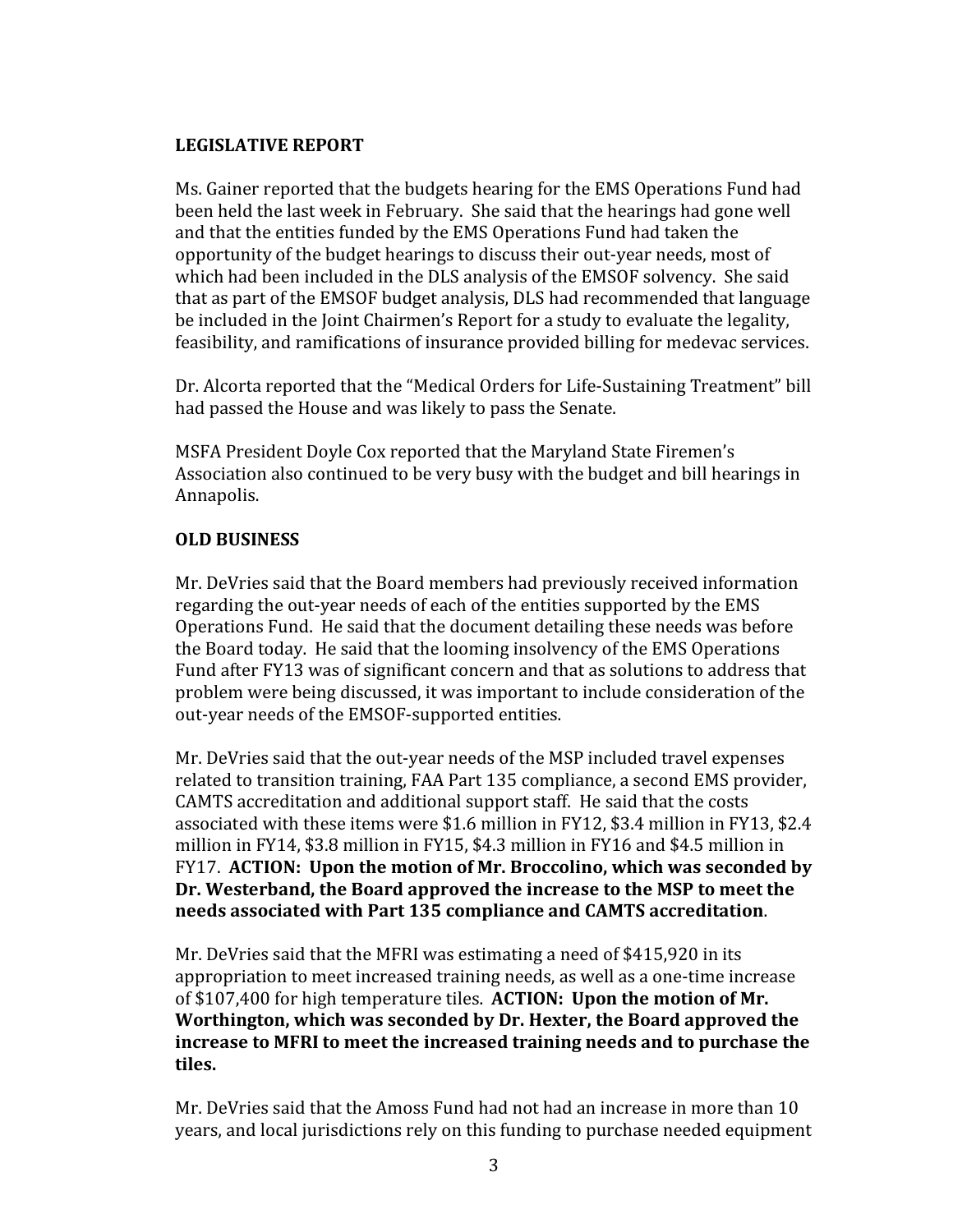for
fire
and
EMS
companies.

He
said
that
the
Maryland
State
Firemen's Association
had
requested
a \$5
million
increase
in
the
Amoss
Fund,
to
be phased
in
between
FY2013
and
FY 2015. **ACTION:

Upon
the
motion
of Mr. Broccolino,
which
was
seconded
by
Ms.
Van
Hoy,
the
Board
approved
the increase
to
the
Amoss
Fund.**

Mr.
DeVries
said
that
MIEMSS
faced
significant
communications
challenges
in the
near
future
that
would require
equipment updates
and
replacement.

He said
that
these
needs
were estimated
to
total
about
\$10 million
(\$4 million
in FY13;
\$2 million
in FY14;
\$2
million
in
FY15
and
\$1.8
million
in
FY 16). **ACTION:

Upon
the
motion
of Mr.
Broccolino,
which
was
seconded
by
Dr. Westerband,
the
Board approved
the
increase
to
MIEMSS
to
meet
the communications
needs.**

Mr.
DeVries
said
that
the
Shock
Trauma
Center
had
indicated
a
need
of
an additional
\$100,000 per
year,
beginning
in
FY13
for
its
Training
and Simulation Center. **ACTION:

Upon
the
motion
of Dr.
Fowler,
which
was
seconded
by Ms.
Van
Hoy,
the Board
approved
the
STC
request**.

Mr. Worthington said that the financial projections should continue out to 2018 to
aid
in
long‐term
planning.

## **NEW
BUSINESS**

Jurisdictional
Advisory
Committee
Bylaws.

Dr.
Alcorta
presented
the
revised bylaws
of
the
Jurisdictional
Advisory
Committee
to
the
Board
for
approval. **ACTION:

Upon
the
motion
of Dr.
Kalish,
which
was
seconded
by
Ms. Van Hoy,
the
Board
approved
the
revisions
to
the
bylaws.**

Mr.
DeVries
announced
that
the
Board
would
be
retiring
to
Executive
Session, after
which
it
would
reconvene
in
Open
Session.

# **ACTION:

Upon
the
motion
of Dr.
Reece,
which
was
seconded
by Dr.
Kalish, the
Board
adjourned
to
Executive Session.**

The
purpose
of
the
closed
session
was
to
carry
out
administrative
functions under State Government Article §10-502(b), to obtain legal advice from counsel under State Government Article § 10-508 (a) (7), and to discuss certain site reviews
and
maintain
certain
records
and
information
in
confidence
as
required by Health Occupations Article §14-506 (b) under State Government Article § 10‐508(a)
(13).

The
closed
session
was attended
by:

**Board Members Present:** Donald L. DeVries, Esq., Chairman; Vic Broccolino; David Fowler, M.D.; David Hexter, M.D.; Murray Kalish, M.D.; Robert Maloney;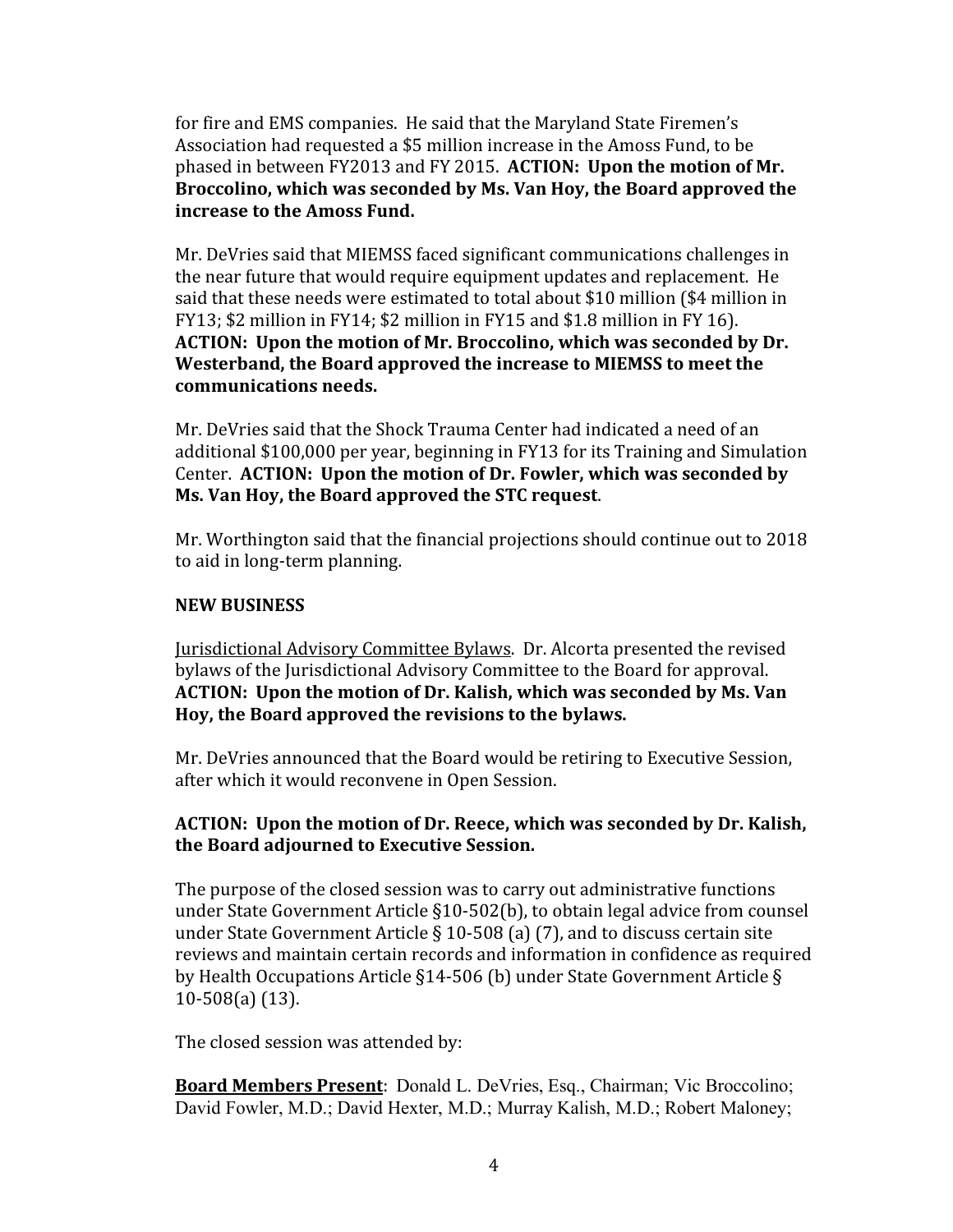Dean Albert Reece, M.D., Ph.D.; Mary Alice Van Hoy, R.N.; Dany Westerband, M.D.; Gene Worthington.

**Board Members Absent:** Sally Showalter.

### **Others Present:**

**MIEMSS**: Dr. Bass; Dr. Alcorta; Mr. Fiackos; Ms. Gainer; Ms. Myers.

**OAG:** Mr. Magee; Ms. Sette.

The Board approved the closed session minutes from the February 8, 2011 meeting.

The Board was provided information on site surveys and designation determinations for Cardiac Interventional Centers.

The Board was provided information regarding site surveys of EMS Educational Programs.

The Board considered nominations to SEMSAC

The Board considered provider disciplinary cases.

## **The Board reconvened into Open Session at 11:22 a. m.**

**Board Members Present**: Donald L. DeVries, Esq., Chairman; Vic Broccolino; David Hexter, M.D.; Murray Kalish, M.D.; Robert Maloney; Dean Albert Reece, M.D., Ph.D.; Mary Alice Van Hoy, R.N.; Dany Westerband, M.D.; Gene Worthington.

**Board Members Absent:** David Fowler, M.D.; Sally Showalter.

## **Others Present:**

**MIEMSS**: Dr. Bass; Dr. Alcorta; Mr. Fiackos; Ms. Gainer; Mr. Hawthorne; Ms. Myers.

**OAG:** Mr. Magee; Ms. Sette.

**ACTION: Upon the motion of Dr. Westerband, which was seconded by Dr. Hexter, the Board voted to approve Lifestar Ambulance Inc., (Salisbury) for a five-year approval for EMS Refresher Program.**

**ACTION: Upon the motion of Dr. Westerband, which was seconded by Ms. Van Hoy, the Board voted to approve Prince George's Community College ALS Education Program for remainder of a five-year period.**